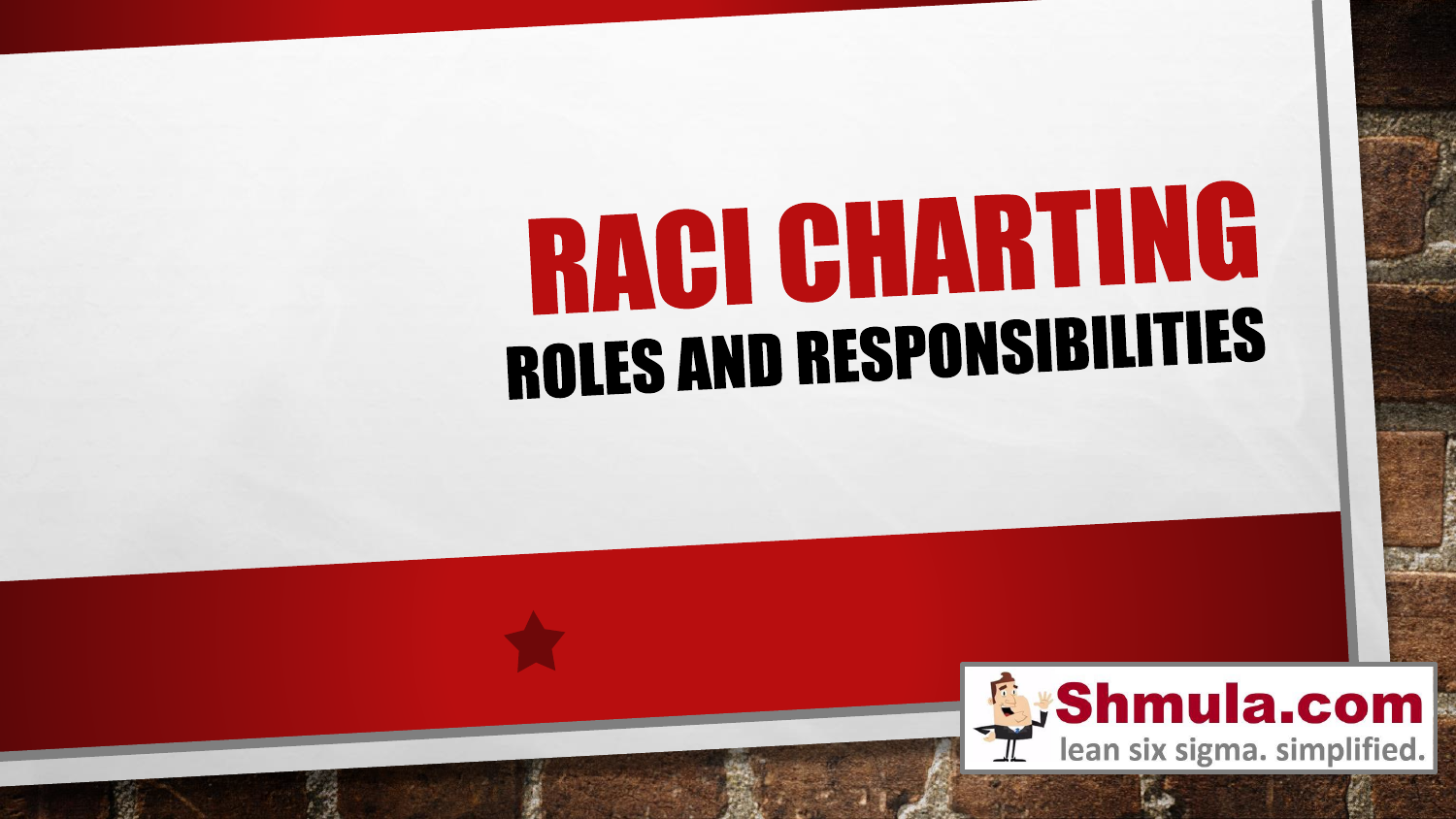#### RACI OVERVIEW

## 1. THE PURPOSE OF THE RACI PROCESS IS TO ANSWER THE FOLLOWING QUESTIONS

- WHAT FUNCTIONS, ACTIVITIES, AND TASKS MUST BE PERFORMED?
- WHO MUST PERFORM THEM AND WHAT IS THEIR LEVEL OF INVOLVEMENT?

# 2.RACI IS A HIGHLY PARTICIPATIVE PROCESS THAT ENSURES OWNERSHIP OF THE RESPONSIBILITIES

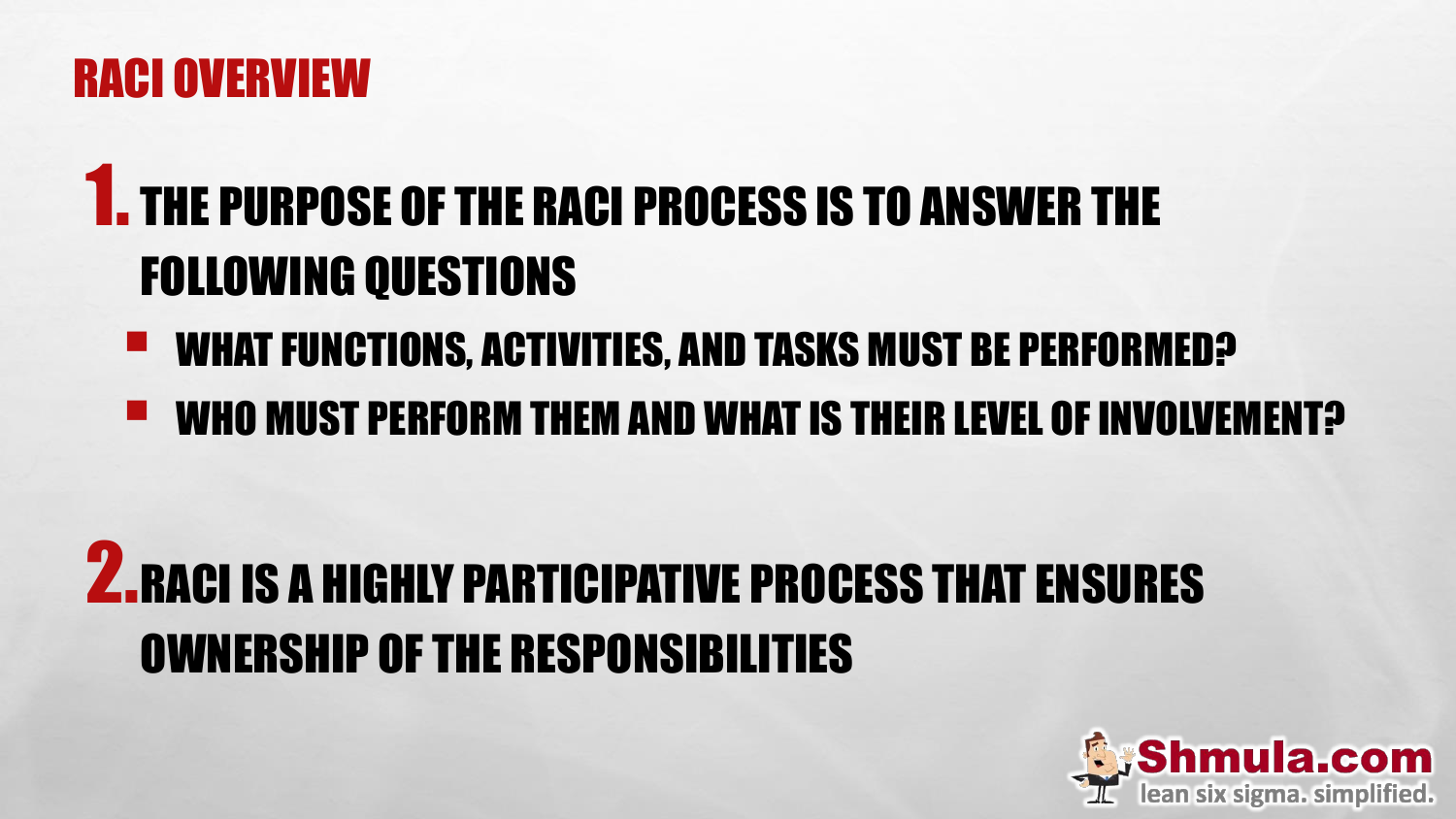#### TYPE/DEGREE OF PARTICIPATION CAN BE DEFINED

| $\begin{bmatrix} 1 \\ 1 \end{bmatrix}$ | <b>RESPONSIBLE</b><br>"DOER"            | <b>Individual(s) (Many) who perform an activity</b><br>or take part in a decision - responsible for<br>action/implementation. |
|----------------------------------------|-----------------------------------------|-------------------------------------------------------------------------------------------------------------------------------|
| A                                      | <b>ACCOUNTABLE</b><br>"BUCK STOPS HERE" | <b>Individual (One!!) who has ultimate decision</b><br>making and approval authority. Typically the<br>owner of the budget.   |
| C                                      | <b>CONSULTED</b><br>"IN THE LOOP"       | <b>Individual(s) (Many) who need to have input</b><br>into a decision or action before it occurs.                             |
|                                        | INFORMED<br>"FYI"                       | <b>Individual(s) (Many) who must be informed</b><br>that a decision or action has taken place.                                |

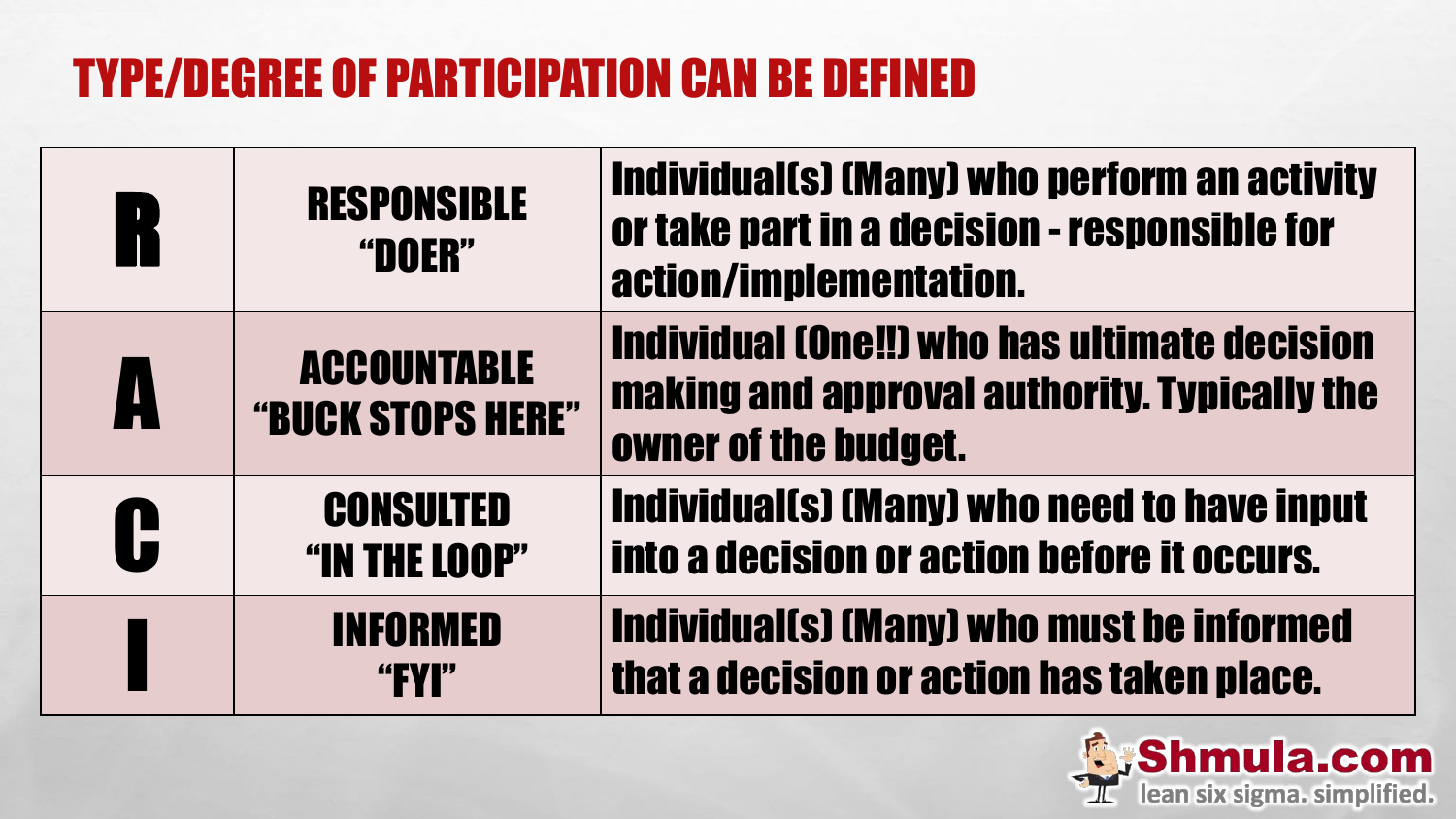### RACI CHARTING MAPS ROLES WITH ACTIVITIES

FUNCTIONAL ROLE - A position assigned or assumed to accomplish an activity or sub-activity

ACTIVITY - An action or decision that is one of several sequential steps in the completion of a business process. It should always result in a clear output

|                  | $\blacktriangle$ |                         | $\mathbf C$  |                  |                  |
|------------------|------------------|-------------------------|--------------|------------------|------------------|
| R                |                  | $\mathbf C$             | П            | $\mathbf C$      |                  |
|                  |                  | η                       |              | $\mathsf{R}$     | $\boldsymbol{A}$ |
|                  |                  | $\overline{\mathsf{R}}$ |              | $\blacktriangle$ |                  |
|                  |                  | $\blacktriangle$        | $\mathbf C$  |                  |                  |
| $\boldsymbol{A}$ |                  |                         | ${\sf R}$    |                  | $\mathbf C$      |
|                  | A                | $\mathbf C$             | $\mathsf{R}$ |                  |                  |